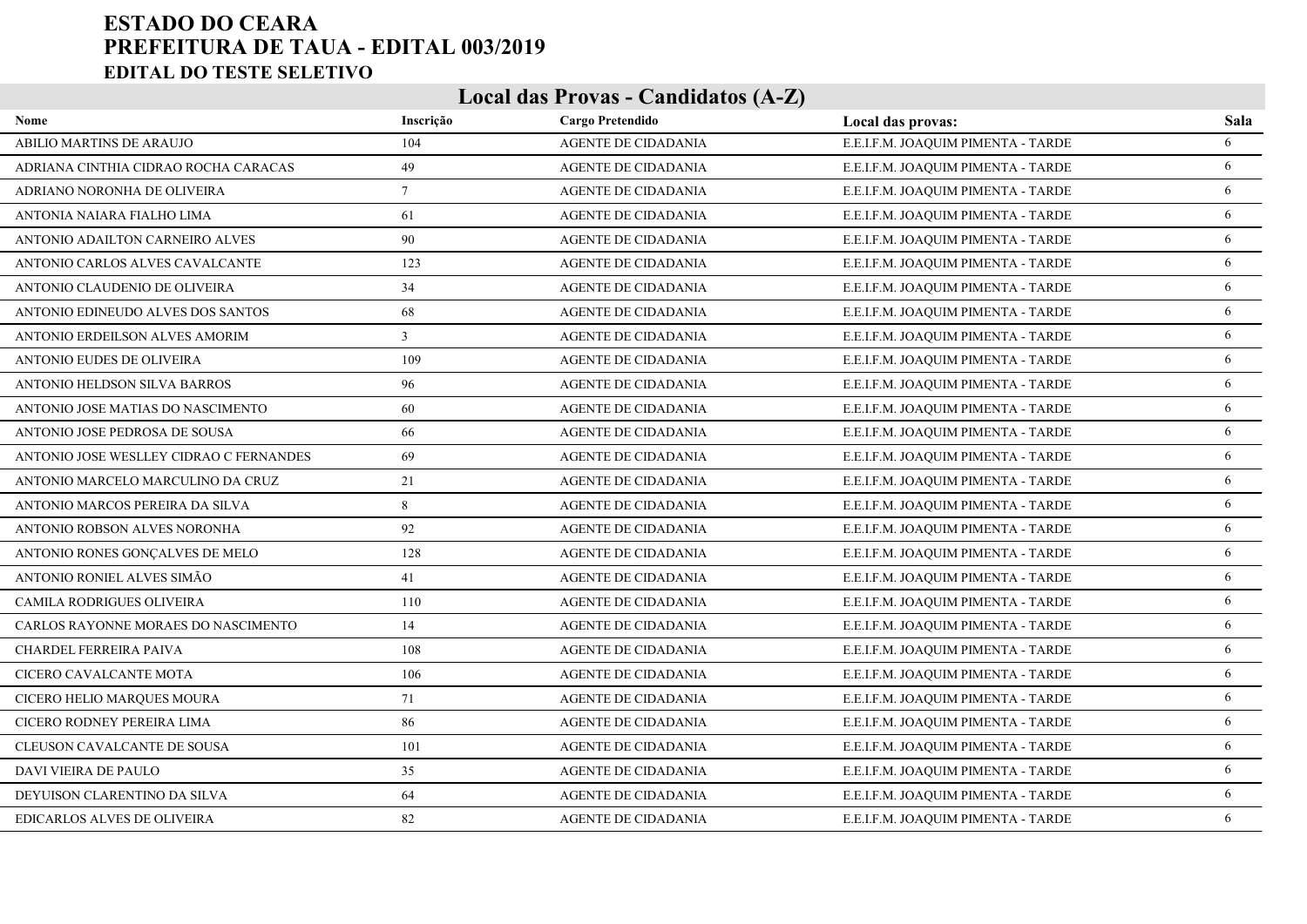| Nome                                     | Inscrição | Cargo Pretendido           | Local das provas:                  | Sala            |
|------------------------------------------|-----------|----------------------------|------------------------------------|-----------------|
| ELIZANGELA MARIA ALVES FEITOSA           | 126       | AGENTE DE CIDADANIA        | E.E.I.F.M. JOAQUIM PIMENTA - TARDE | 6               |
| EMIDIO MOREIRA DE OLIVEIRA               | 112       | AGENTE DE CIDADANIA        | E.E.I.F.M. JOAQUIM PIMENTA - TARDE | 6               |
| ERICA SOUSA E SILVA                      | 80        | AGENTE DE CIDADANIA        | E.E.I.F.M. JOAQUIM PIMENTA - TARDE | 6               |
| ERIVAM MARQUES MELO LOIOLA               | 43        | AGENTE DE CIDADANIA        | E.E.I.F.M. JOAQUIM PIMENTA - TARDE | 6               |
| <b>ESMONI ALVES DE OLIVEIRA</b>          | 81        | <b>AGENTE DE CIDADANIA</b> | E.E.I.F.M. JOAQUIM PIMENTA - TARDE | 6               |
| EVERTON GENESIO DE LOIOLA JUNIOR         | 73        | <b>AGENTE DE CIDADANIA</b> | E.E.I.F.M. JOAQUIM PIMENTA - TARDE | 6               |
| <b>FABRICIO DESIDERIO DE OLIVEIRA</b>    | 65        | <b>AGENTE DE CIDADANIA</b> | E.E.I.F.M. JOAQUIM PIMENTA - TARDE | $\tau$          |
| FELIPE DENIS NUNES SOUZA                 | 13        | <b>AGENTE DE CIDADANIA</b> | E.E.I.F.M. JOAQUIM PIMENTA - TARDE | 7               |
| FERNANDO CUNHA DA SILVA                  | 122       | <b>AGENTE DE CIDADANIA</b> | E.E.I.F.M. JOAQUIM PIMENTA - TARDE | $7\phantom{.0}$ |
| FERNANDO FEITOSA LIMA                    | 44        | <b>AGENTE DE CIDADANIA</b> | E.E.I.F.M. JOAQUIM PIMENTA - TARDE | $7\phantom{.0}$ |
| FERNANDO RANIELLE DELFINO                | 40        | <b>AGENTE DE CIDADANIA</b> | E.E.I.F.M. JOAQUIM PIMENTA - TARDE | $\tau$          |
| FRANCISCO ALISSON BATISTA DE SOUSA       | 114       | <b>AGENTE DE CIDADANIA</b> | E.E.I.F.M. JOAQUIM PIMENTA - TARDE | 7               |
| FRANCISCO ANDRE FERNANDES ALVES          | 78        | <b>AGENTE DE CIDADANIA</b> | E.E.I.F.M. JOAQUIM PIMENTA - TARDE | $7\phantom{.0}$ |
| FRANCISCO CARLOS DA SILVA                | 97        | <b>AGENTE DE CIDADANIA</b> | E.E.I.F.M. JOAQUIM PIMENTA - TARDE | $7\phantom{.0}$ |
| FRANCISCO CAVALCANTE LEONARDO            | 36        | <b>AGENTE DE CIDADANIA</b> | E.E.I.F.M. JOAQUIM PIMENTA - TARDE | $7\phantom{.0}$ |
| FRANCISCO CLAUDENOR DE SOUSA COELHO      | 84        | AGENTE DE CIDADANIA        | E.E.I.F.M. JOAQUIM PIMENTA - TARDE | $7\phantom{.0}$ |
| FRANCISCO CLAUDIO TORQUATO DOS SANTOS    | 125       | <b>AGENTE DE CIDADANIA</b> | E.E.I.F.M. JOAQUIM PIMENTA - TARDE | $\tau$          |
| FRANCISCO DA SILVA                       | 119       | AGENTE DE CIDADANIA        | E.E.I.F.M. JOAQUIM PIMENTA - TARDE | $7\phantom{.0}$ |
| FRANCISCO ERISBERTO ALVES PINHEIRO       | 59        | <b>AGENTE DE CIDADANIA</b> | E.E.I.F.M. JOAQUIM PIMENTA - TARDE | $\tau$          |
| FRANCISCO EUDES DINIZ PACIFICO           | 127       | AGENTE DE CIDADANIA        | E.E.I.F.M. JOAQUIM PIMENTA - TARDE | $7\phantom{.0}$ |
| FRANCISCO EVILASIO RODRIGUES             | 53        | <b>AGENTE DE CIDADANIA</b> | E.E.I.F.M. JOAQUIM PIMENTA - TARDE | $7\phantom{.0}$ |
| FRANCISCO FABIO CLARINTINO BASTOS        | 62        | AGENTE DE CIDADANIA        | E.E.I.F.M. JOAQUIM PIMENTA - TARDE | $\tau$          |
| FRANCISCO FRANCIEUDO MENDONCA TELES      | 38        | <b>AGENTE DE CIDADANIA</b> | E.E.I.F.M. JOAQUIM PIMENTA - TARDE | $\tau$          |
| FRANCISCO IVAN ARAUJO FROTA JUNIOR       | 113       | AGENTE DE CIDADANIA        | E.E.I.F.M. JOAQUIM PIMENTA - TARDE | $7\phantom{.0}$ |
| FRANCISCO JOZERLAN VERISSIMO DE OLIVEIRA | 42        | <b>AGENTE DE CIDADANIA</b> | E.E.I.F.M. JOAQUIM PIMENTA - TARDE | $7\phantom{.0}$ |
| FRANCISCO KLECIO DE FARIAS LIMA          | 79        | AGENTE DE CIDADANIA        | E.E.I.F.M. JOAQUIM PIMENTA - TARDE | $7\phantom{.0}$ |
| FRANCISCO MARINO DA SILVA LOIOLA         | 20        | <b>AGENTE DE CIDADANIA</b> | E.E.I.F.M. JOAQUIM PIMENTA - TARDE | $7\phantom{.0}$ |
| FRANCISCO RILKY MARTINS                  | 32        | AGENTE DE CIDADANIA        | E.E.I.F.M. JOAQUIM PIMENTA - TARDE | $\tau$          |
| FRANCISCO RIVALDO CARACAS                | 27        | <b>AGENTE DE CIDADANIA</b> | E.E.I.F.M. JOAQUIM PIMENTA - TARDE | $\tau$          |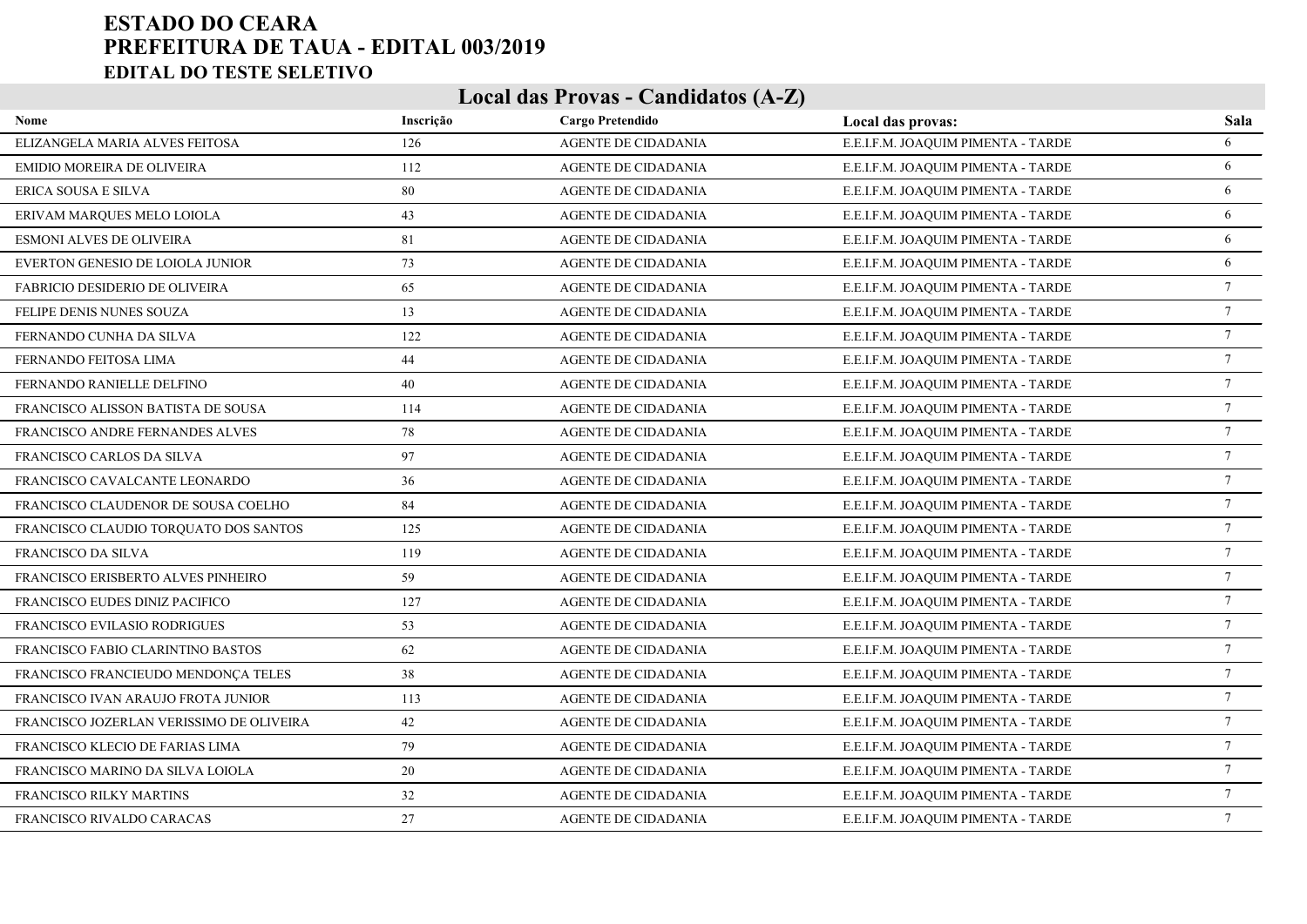| Nome                                  | Inscrição | Cargo Pretendido           | Local das provas:                  | Sala            |
|---------------------------------------|-----------|----------------------------|------------------------------------|-----------------|
| FRANCISCO SOARES MOTA                 | 56        | AGENTE DE CIDADANIA        | E.E.I.F.M. JOAQUIM PIMENTA - TARDE | $7\overline{ }$ |
| FRANCISCO SOLERNO CARACAS             | 88        | AGENTE DE CIDADANIA        | E.E.I.F.M. JOAQUIM PIMENTA - TARDE | $\tau$          |
| FRANCISCO WANDERSON BATISTA LO        | 83        | AGENTE DE CIDADANIA        | E.E.I.F.M. JOAQUIM PIMENTA - TARDE | $7\phantom{.0}$ |
| <b>GAUBIA KIUVIA HENRIQUE AMORIM</b>  | 111       | AGENTE DE CIDADANIA        | E.E.I.F.M. JOAQUIM PIMENTA - TARDE | $\overline{7}$  |
| GEORGE VIEIRA DO NASCIMENTO           | 77        | <b>AGENTE DE CIDADANIA</b> | E.E.I.F.M. JOAQUIM PIMENTA - TARDE | $\tau$          |
| <b>GILDERLANDIO GOMES SOARES</b>      | 57        | <b>AGENTE DE CIDADANIA</b> | E.E.I.F.M. JOAQUIM PIMENTA - TARDE | $\tau$          |
| HELIO PINHEIRO MOTA                   | 52        | <b>AGENTE DE CIDADANIA</b> | E.E.I.F.M. JOAQUIM PIMENTA - TARDE | $7\phantom{.0}$ |
| <b>HESLEY MARTINS</b>                 | 9         | <b>AGENTE DE CIDADANIA</b> | E.E.I.F.M. JOAQUIM PIMENTA - TARDE | $\overline{7}$  |
| HIGOR VENANCIO PUREZA DA SILVA        | 50        | <b>AGENTE DE CIDADANIA</b> | E.E.I.F.M. JOAQUIM PIMENTA - TARDE | $7\phantom{.0}$ |
| <b>IRAMAR CAVALCANTE DA SILVA</b>     | 87        | <b>AGENTE DE CIDADANIA</b> | E.E.I.F.M. JOAQUIM PIMENTA - TARDE | $7\overline{ }$ |
| JAYZLLA MADDSUYANY ALVES COUTINHO     | 124       | <b>AGENTE DE CIDADANIA</b> | E.E.I.F.M. JOAQUIM PIMENTA - TARDE | $7\phantom{.0}$ |
| JEOVANIA SOARES DA SILVA              | 132       | <b>AGENTE DE CIDADANIA</b> | E.E.I.F.M. JOAQUIM PIMENTA - TARDE | $\tau$          |
| JESSE TARGINO SILVA                   | 131       | <b>AGENTE DE CIDADANIA</b> | E.E.I.F.M. JOAQUIM PIMENTA - TARDE | $7\phantom{.0}$ |
| JOABE DO NASCIMENTO RODRIGUES         | 37        | <b>AGENTE DE CIDADANIA</b> | E.E.I.F.M. JOAQUIM PIMENTA - TARDE | 8               |
| JOAO DA COSTA LOIOLA FILHO            | 70        | <b>AGENTE DE CIDADANIA</b> | E.E.I.F.M. JOAQUIM PIMENTA - TARDE | 8               |
| JOILSON PEREIRA DOS SANTOS            | 18        | <b>AGENTE DE CIDADANIA</b> | E.E.I.F.M. JOAQUIM PIMENTA - TARDE | 8               |
| JONAS DA CONCEIÇÃO GOMES              | 105       | <b>AGENTE DE CIDADANIA</b> | E.E.I.F.M. JOAQUIM PIMENTA - TARDE | 8               |
| <b>JONAS MARQUES OLIVEIRA</b>         | 67        | <b>AGENTE DE CIDADANIA</b> | E.E.I.F.M. JOAQUIM PIMENTA - TARDE | 8               |
| <b>JOSE ALVES DE ARAUJO</b>           | 63        | <b>AGENTE DE CIDADANIA</b> | E.E.I.F.M. JOAQUIM PIMENTA - TARDE | 8               |
| JOSE DE ARIMATEIA FERREIRA DA SILVA   | 47        | <b>AGENTE DE CIDADANIA</b> | E.E.I.F.M. JOAQUIM PIMENTA - TARDE | 8               |
| JOSE ERIVALDO GALVÃO                  | 46        | <b>AGENTE DE CIDADANIA</b> | E.E.I.F.M. JOAQUIM PIMENTA - TARDE | 8               |
| JOSE GILDISMAR FERNANDES LO           | 76        | <b>AGENTE DE CIDADANIA</b> | E.E.I.F.M. JOAQUIM PIMENTA - TARDE | 8               |
| <b>JOSE VINICIUS GOMES CAVALCANTE</b> | 16        | <b>AGENTE DE CIDADANIA</b> | E.E.I.F.M. JOAQUIM PIMENTA - TARDE | 8               |
| JOSE WALTER SANTOS ALMADA             | 39        | <b>AGENTE DE CIDADANIA</b> | E.E.I.F.M. JOAQUIM PIMENTA - TARDE | 8               |
| <b>JOSE WELLINGTON ALVES SANTIAGO</b> | 6         | <b>AGENTE DE CIDADANIA</b> | E.E.I.F.M. JOAQUIM PIMENTA - TARDE | 8               |
| KATIA CAVALCANTE DE SOUZA             | 54        | AGENTE DE CIDADANIA        | E.E.I.F.M. JOAQUIM PIMENTA - TARDE | 8               |
| <b>LARISSE GOMES LOIOLA</b>           | 2         | <b>AGENTE DE CIDADANIA</b> | E.E.I.F.M. JOAQUIM PIMENTA - TARDE | 8               |
| LAVERNO RODRIGUES FERREIRA            | 29        | AGENTE DE CIDADANIA        | E.E.I.F.M. JOAQUIM PIMENTA - TARDE | 8               |
| LAZARO RENE LEANDRO CALAÇA            | 17        | <b>AGENTE DE CIDADANIA</b> | E.E.I.F.M. JOAQUIM PIMENTA - TARDE | 8               |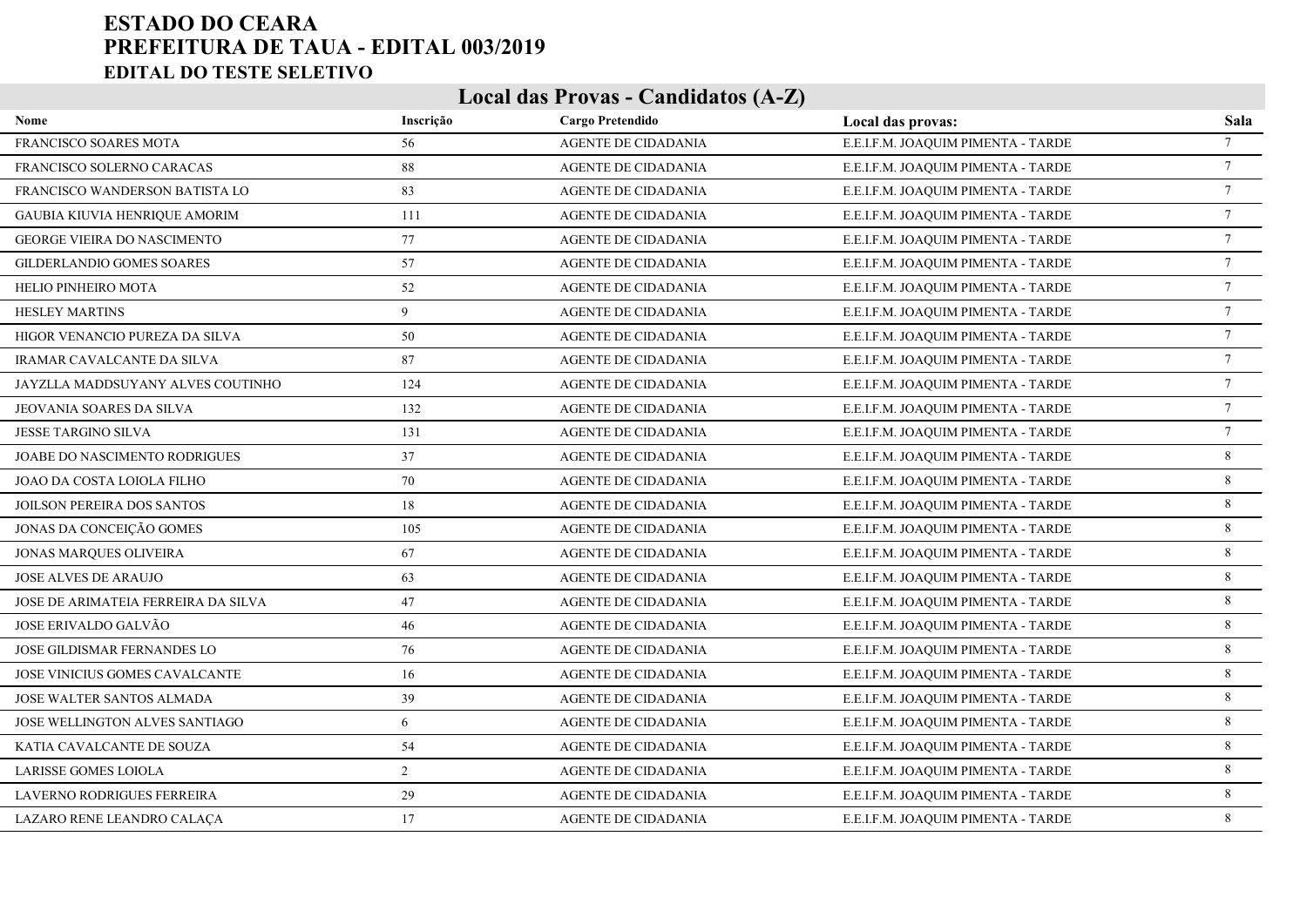| Nome                               | Inscrição | Cargo Pretendido           | Local das provas:                  | Sala    |
|------------------------------------|-----------|----------------------------|------------------------------------|---------|
| LUAN GONÇALVES DA SILVA            | 107       | AGENTE DE CIDADANIA        | E.E.I.F.M. JOAQUIM PIMENTA - TARDE | 8       |
| LUCAS HENRIQUE OLIVEIRA LIMA       | 22        | AGENTE DE CIDADANIA        | E.E.I.F.M. JOAQUIM PIMENTA - TARDE | 8       |
| LUIZ CARLOS DE SOUSA               | 103       | <b>AGENTE DE CIDADANIA</b> | E.E.I.F.M. JOAQUIM PIMENTA - TARDE | 8       |
| LUIZ MOREIRA DOS SANTOS            | 31        | AGENTE DE CIDADANIA        | E.E.I.F.M. JOAQUIM PIMENTA - TARDE | 8       |
| LUIZA APARECIDA TEIXEIRA MENDONÇA  | 19        | <b>AGENTE DE CIDADANIA</b> | E.E.I.F.M. JOAQUIM PIMENTA - TARDE | 8       |
| MACIEL ALEXANDRINO LOIOLA          | 26        | AGENTE DE CIDADANIA        | E.E.I.F.M. JOAQUIM PIMENTA - TARDE | 8       |
| MARCELO IBSEN LIMA PINHEIRO        | 51        | <b>AGENTE DE CIDADANIA</b> | E.E.I.F.M. JOAQUIM PIMENTA - TARDE | 8       |
| MARIA ALMERINDA VERAS ALMEIDA      | 33        | AGENTE DE CIDADANIA        | E.E.I.F.M. JOAQUIM PIMENTA - TARDE | 8       |
| MARIA CRISTIANE ALVES MATIAS       | 118       | <b>AGENTE DE CIDADANIA</b> | E.E.I.F.M. JOAQUIM PIMENTA - TARDE | 8       |
| MARIA LUIZA RODRIGUES CAVALCANTE   | 99        | AGENTE DE CIDADANIA        | E.E.I.F.M. JOAQUIM PIMENTA - TARDE | 8       |
| MAURICIO OLIVEIRA LIMA             | 11        | <b>AGENTE DE CIDADANIA</b> | E.E.I.F.M. JOAQUIM PIMENTA - TARDE | 8       |
| MAYCON SIQUEIRA GONÇALVES          | 91        | AGENTE DE CIDADANIA        | E.E.I.F.M. JOAQUIM PIMENTA - TARDE | 8       |
| NAIARA SARAIVA DA SILVA            | 130       | <b>AGENTE DE CIDADANIA</b> | E.E.I.F.M. JOAQUIM PIMENTA - TARDE | 8       |
| <b>OSMAR ARAUJO MARTINS</b>        | 55        | AGENTE DE CIDADANIA        | E.E.I.F.M. JOAQUIM PIMENTA - TARDE | 8       |
| PAULO LUIZ GONÇALVES ALVES         | 28        | <b>AGENTE DE CIDADANIA</b> | E.E.I.F.M. JOAQUIM PIMENTA - TARDE | 8       |
| PAULO SILAS GONÇALVES DE MOURA     | 75        | AGENTE DE CIDADANIA        | E.E.I.F.M. JOAQUIM PIMENTA - TARDE | 8       |
| PEDRO HENRIQUE ARGENTINO MARINO    |           | <b>AGENTE DE CIDADANIA</b> | E.E.I.F.M. JOAQUIM PIMENTA - TARDE | 8       |
| RAFAEL DE SOUSA AMORIM             | 25        | AGENTE DE CIDADANIA        | E.E.I.F.M. JOAQUIM PIMENTA - TARDE | $\,8\,$ |
| RAFAEL MILLER VARESCHI             | 129       | <b>AGENTE DE CIDADANIA</b> | E.E.I.F.M. JOAQUIM PIMENTA - TARDE | 8       |
| RAIMUNDO FERREIRA PETRONILIO FILHO | 45        | AGENTE DE CIDADANIA        | E.E.I.F.M. JOAQUIM PIMENTA - TARDE | 9       |
| RAIMUNDO NONATO ALVES DA SILVA     | 74        | <b>AGENTE DE CIDADANIA</b> | E.E.I.F.M. JOAQUIM PIMENTA - TARDE | 9       |
| RENNE COUTINHO LOIOLA DE SENA      | 48        | AGENTE DE CIDADANIA        | E.E.I.F.M. JOAQUIM PIMENTA - TARDE | 9       |
| RICARDO FRANCISCO MONTEIRO         | 10        | <b>AGENTE DE CIDADANIA</b> | E.E.I.F.M. JOAQUIM PIMENTA - TARDE | 9       |
| ROMARIO ALVES LIMA                 | 72        | AGENTE DE CIDADANIA        | E.E.I.F.M. JOAQUIM PIMENTA - TARDE | 9       |
| RONALD GONCALVES DE LIMA           | 95        | <b>AGENTE DE CIDADANIA</b> | E.E.I.F.M. JOAQUIM PIMENTA - TARDE | 9       |
| RONALDO FELIX DO NASCIMENTO        | 30        | AGENTE DE CIDADANIA        | E.E.I.F.M. JOAQUIM PIMENTA - TARDE | 9       |
| ROSELANGELA OLIVEIRA LIMA          | 117       | <b>AGENTE DE CIDADANIA</b> | E.E.I.F.M. JOAQUIM PIMENTA - TARDE | 9       |
| SHEILA ALVES FERREIRA              | 58        | AGENTE DE CIDADANIA        | E.E.I.F.M. JOAQUIM PIMENTA - TARDE | 9       |
| SIMONE SOARES OLIVEIRA             | 98        | <b>AGENTE DE CIDADANIA</b> | E.E.I.F.M. JOAQUIM PIMENTA - TARDE | 9       |